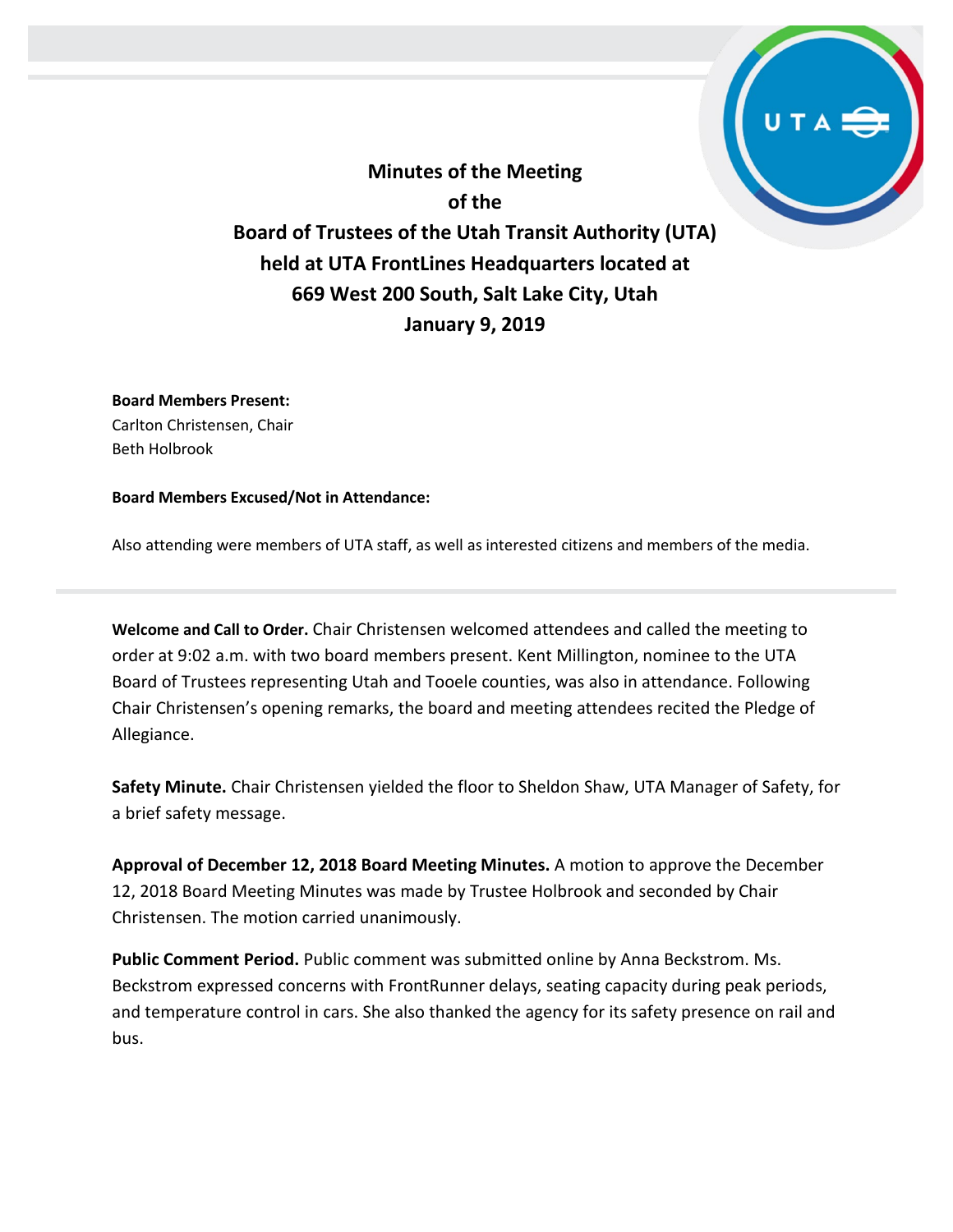**Agency Report.** Steve Meyer, UTA Interim Executive Director, delivered a report via telephone highlighting the following:

• Emergency executive execution of a grant with Rocky Mountain Power in the amount of \$500,000 for electric bus charging station infrastructure

**November 2018 Financial Report.** Bob Biles, UTA Vice President of Finance, reviewed the November 2018 Financial Report. Questions on ridership, budget variances, diesel fuel costs on bus vs. rail, and propulsion power were posed by the board and answered by Mr. Biles.

A motion to accept the November 2018 Financial Report was made by Trustee Holbrook and seconded by Chair Christensen. The motion carried unanimously.

**Annual Transit-Oriented Development Report & Real Estate Inventory.** Paul Drake, UTA Senior Manager of Real Estate & Transit-Oriented Development, reviewed the board policy relative to compliance on transit-oriented development and real estate reporting. He then summarized the status of UTA's current transit-oriented development projects and real estate inventory. Questions related to capital investment on UTA properties, return on project investments, surplus property, property acquisition, and corridor rights of way were posed by the board and answered by Mr. Drake.

A motion to accept the report and inventory was made by Trustee Holbrook and seconded by Chair Christensen. The motion carried unanimously.

**R2019-01-01 Establishing the Authority's Organizational Structure, Appointing Officers, and Setting Compensation for District Officers and Employees.** Chair Christensen explained the board's intent regarding the function of the executive director and outlined proposed organizational structure changes to the agency. He then referenced UTA's salary structure. Discussion ensued. Trustee Holbrook summarized the board process in determining the organizational structure. Mr. Meyer expressed support for the proposed changes.

A motion to approve R2019-01-01 with an amendment to incorporate some minor title changes was made by Trustee Holbrook and seconded by Chair Christensen. The motion carried unanimously with aye votes from Trustee Holbrook and Chair Christensen.

**R2019-01-02 Authorizing the Purchase of Real Property (Parcels 140:B).** Mr. Drake summarized the transaction, which involves a property owned by Garff Properties-Orem, LLC, located at 165 East University Parkway in Orem needed for construction of the Utah Valley Express (UVX) line. The total purchase price for the property is \$218,402. Discussion ensued.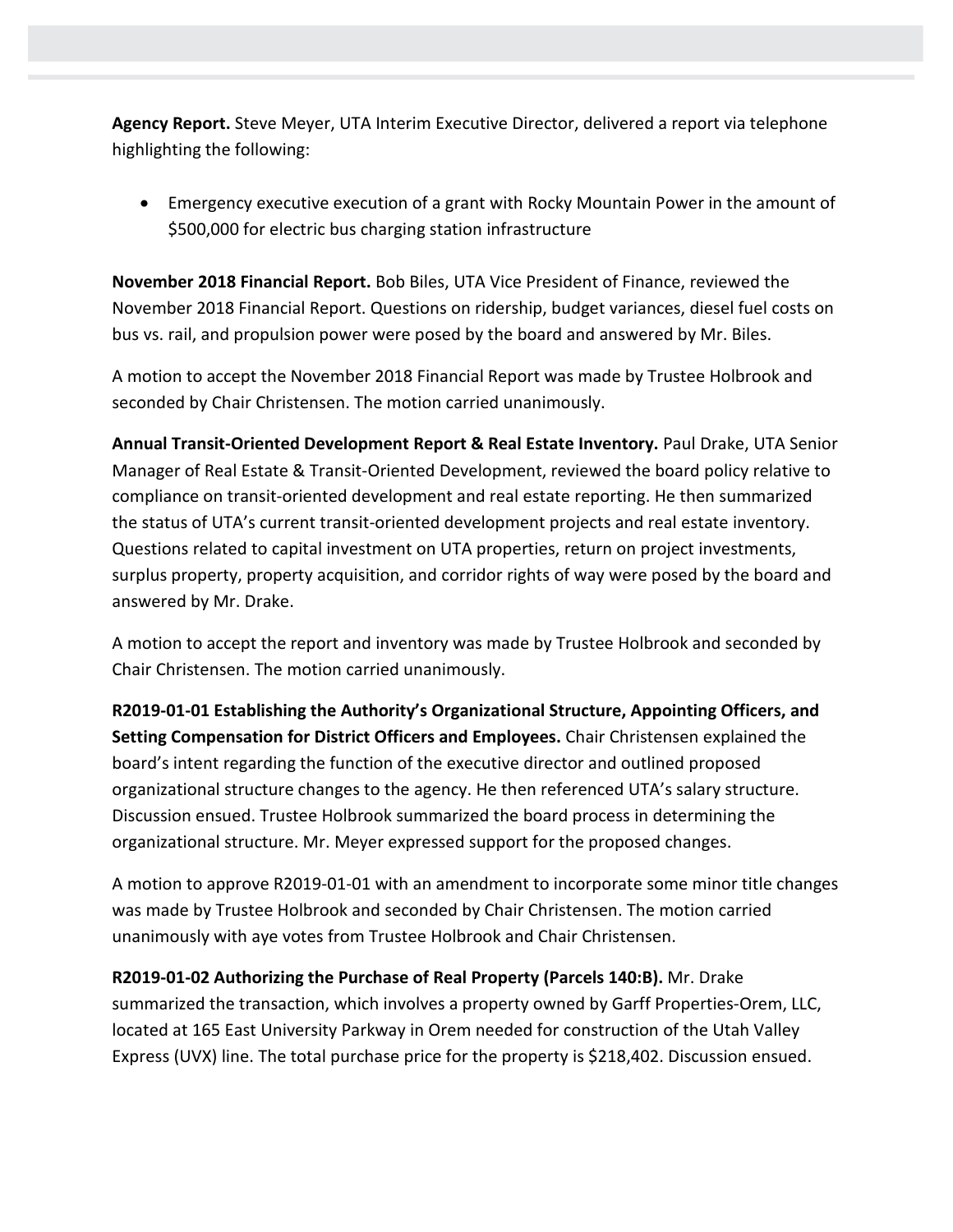Questions on the finality of the property purchase, budget, and administrative costs included in the transaction were posed by the board and answered by Mr. Drake.

A motion to approve R2019-01-02 was made by Trustee Holbrook and seconded by Chair Christensen. The motion carried unanimously with aye votes from Trustee Holbrook and Chair Christensen.

## **Contracts, Disbursements & Change Orders.**

**Change Order: On-Call Maintenance (Stacy and Witbeck).** Eddy Cumins, UTA Acting Vice President of Operations, Capital & Assets, explained the change order, which will fund the removal and reconstruction of the 150 South TRAX interlocking reconstruction. Discussion ensued. A question on the construction schedule was posed by the board and answered by Mr. Cumins.

A motion to approve the on-call maintenance change order was made by Trustee Holbrook and seconded by Chair Christensen. The motion carried unanimously with aye votes from Trustee Holbrook and Chair Christensen.

**Change Order: Records Management System (Cities Digital).** Kim Ulibarri, UTA Chief People Officer, explained the change order which is to add features and licenses to the next phase of the implementation of Laserfiche, a records management software product. A question on the efficiency of the new system and integration of the next phase were posed by the board and answered by staff.

A motion to approve the records management system change order was made by Trustee Holbrook and seconded by Chair Christensen. The motion carried unanimously with aye votes from Trustee Holbrook and Chair Christensen.

**Contract: Security Services for Fares Collection (Allied Universal).** Monica Morton, UTA Director of Fares, described the contract, which funds security services related to fares collection. Questions on using UTA police for this function and contract terms were posed by the board and answered by Ms. Morton. Chair Christensen requested a cost benefit analysis of using UTA police for this service rather than security.

A motion to approve the security services contract was made by Trustee Holbrook and seconded by Chair Christensen. The motion carried unanimously with aye votes from Trustee Holbrook and Chair Christensen.

**Pre-Procurements.** Mr. Meyer informed the board about the intent to procure services for the replacement of the TC-1 time keeping modules in the JD Edwards software. A question on